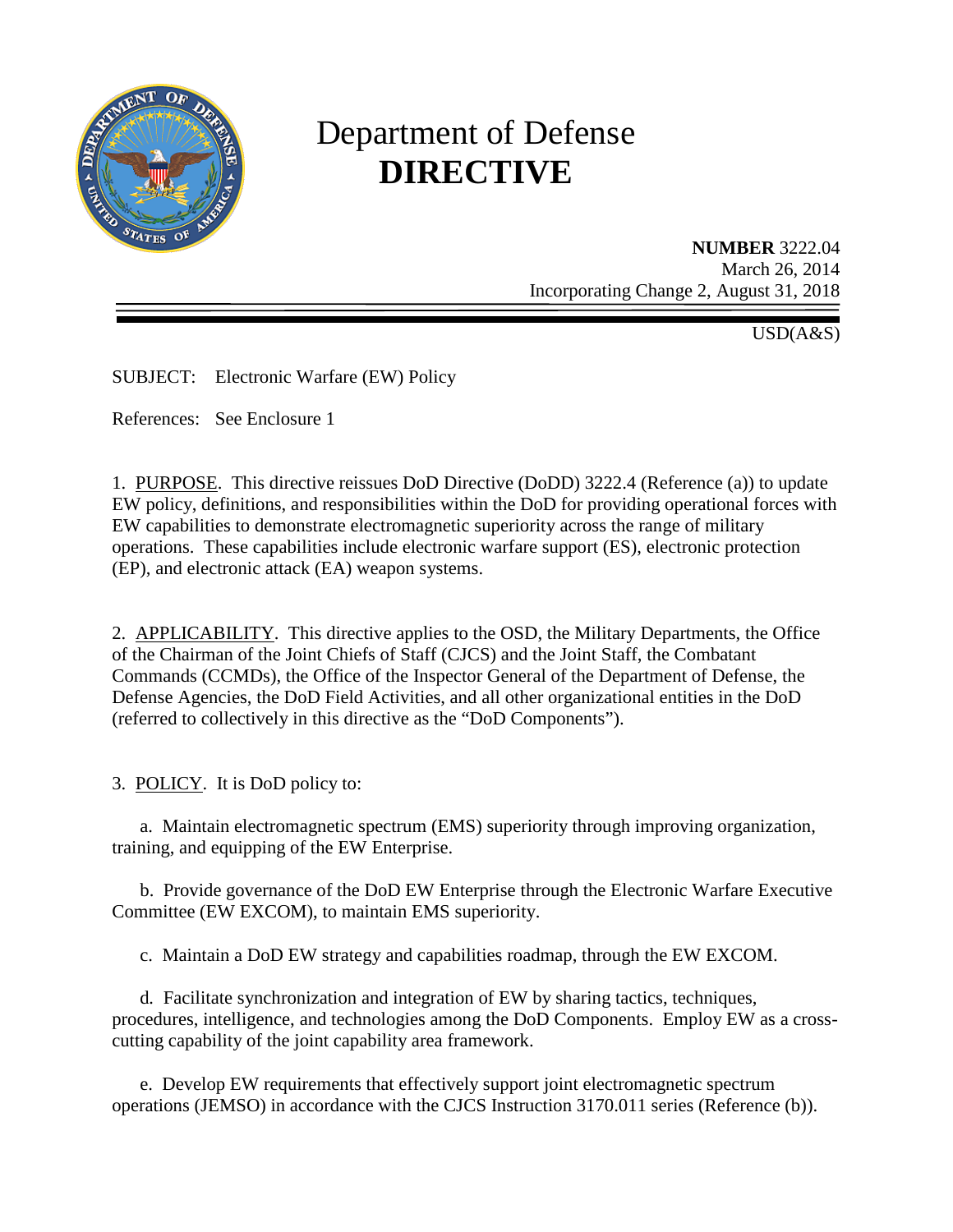f. Develop and acquire EW systems that effectively support (JEMSO, in accordance with DoDD 5000.01 (Reference (c)).

g. Integrate EW into operations and planning efforts across the range of military operations, specifically in conventional operations and in Irregular Warfare, Information Operations, Space Operations, Cyberspace Operations, and Navigation Warfare (NAVWAR).

h. Incorporate EW capabilities, tactics, techniques, and procedures into joint exercises and training regimes to the maximum extent possible. Emphasize and prioritize training in a congested and contested electromagnetic operational environment against representative threats at all large force training exercises, both on live training ranges and in virtual training environments, across all domains.

i. Provide operationally representative and relevant training ranges to support EW readiness and capability development. Enable spectrum planning to support EMS access.

j. Validate EMS-dependent system's capability to operate in the operational environment throughout the system's life cycle, and require the documentation of EP in a Spectrum Supportability Risk Assessment (SSRA) considered at all Milestone Reviews, in accordance with DoD Instruction (DoDI) 4650.01 (Reference (d)).

k. Encourage cooperative EW system developments and the application of JEMSO strategies among the United States and its allies and partners.

l. Encourage development of common and interoperability EW capabilities among Military Departments, interagency partners, and allies and partner countries. Where appropriate, integrate EW capabilities in operational requirement documents, mission needs statements, and subsequent development, design, and test of systems.

m*.* Evaluate electromagnetic compatibility (EMC) and the potential for mutual electromagnetic interference (EMI) between U.S. and allied spectrum-dependent (SD) systems, subsystems, and equipment. Ensure proper operation in intended electromagnetic environments (EMEs) without suffering unacceptable performance degradation from electromagnetic environmental effects (E3) or causing unintentional performance degradation to other systems in accordance with Reference (d) and DoDD 3222.03 (Reference (e)).

n. Provide effective intelligence support over the life cycle of EW systems and their related databases. To the maximum extent possible, ensure related databases are releasable to U.S. allies and applicable foreign mission partners.

o. Assess EW threats and track anticipated or potential adversarial forces' trends with respect to the evolving major technologies and strategies.

p. Protect EW capabilities in accordance with DoDI S-5230.28 (Reference (f)). Ensure new security classification guides conform with horizontal security protection.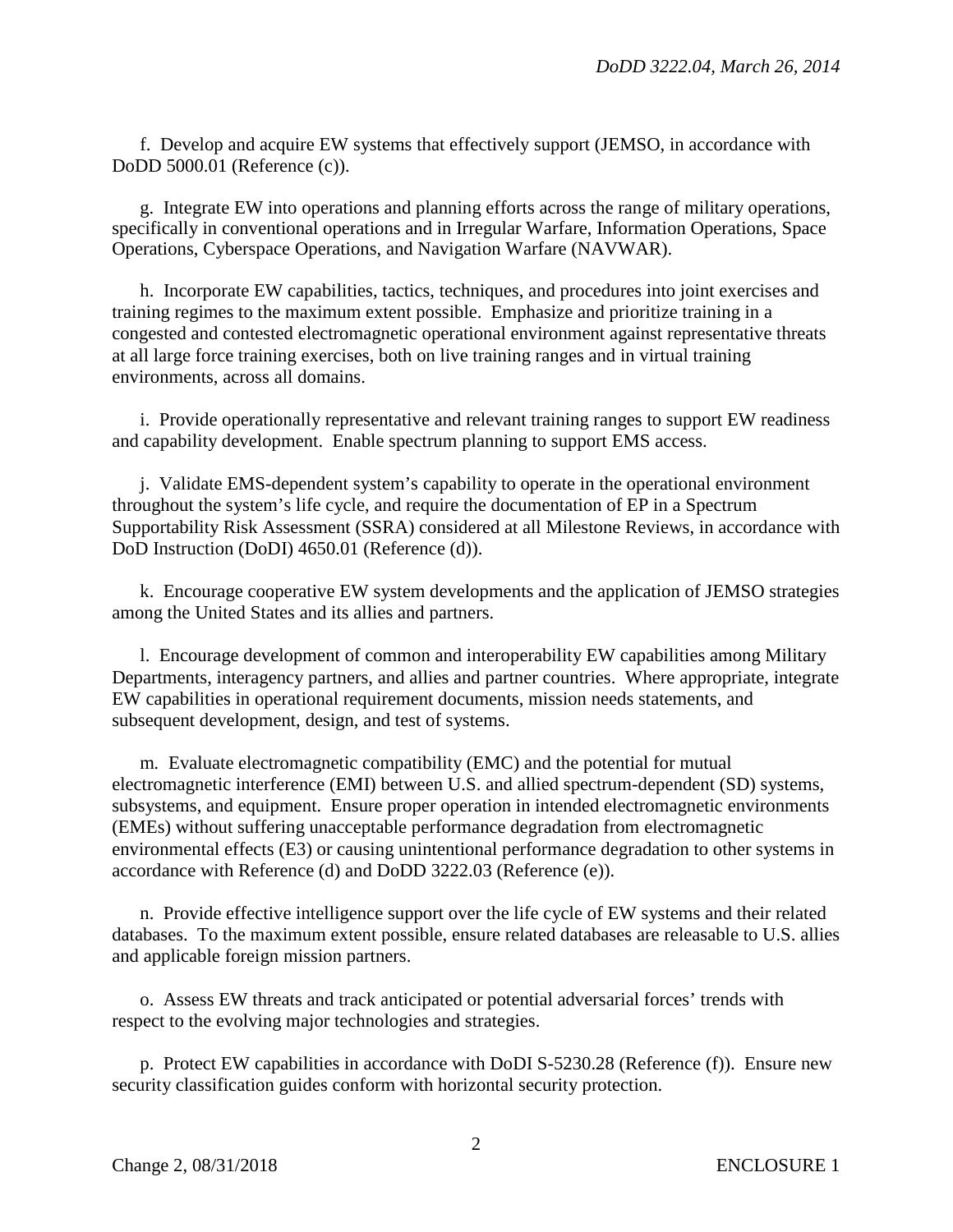4. RESPONSIBILITIES. See Enclosure 2.

5. RELEASABILITY. Cleared for public release. This directive is available on the DoD Issuances Website at http://www.esd.whs.mil/DD/.

6. SUMMARY OF CHANGE 2. This change reassigns the office of primary responsibility for this directive to the Under Secretary of Defense for Acquisition and Sustainment in accordance with the July 13, 2018 Deputy Secretary of Defense Memorandum (Reference (g)).

7. EFFECTIVE DATE. This directive is effective March 26, 2014.

Job. Ht took

Christine H. Fox Acting Deputy Secretary of Defense

Ligos

Change 1 approved by Robert O. Work Deputy Secretary of Defense

Enclosures

1. References 2. Responsibilities Glossary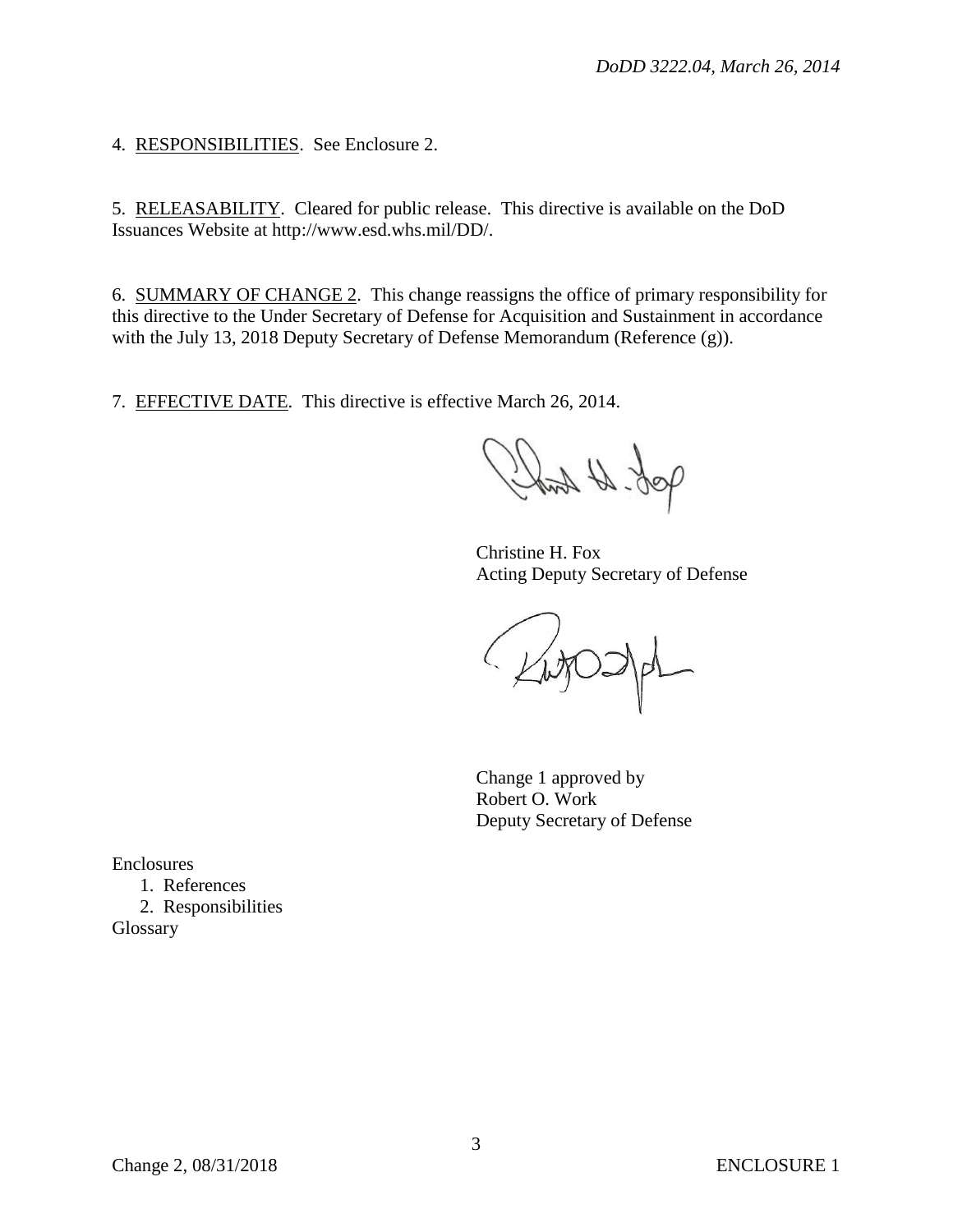# ENCLOSURE 1

## REFERENCES

- (a) DoD Directive 3222.4, "Electronic Warfare (EW) and Command and Control Warfare (C2W) Countermeasures," July 31, 1992 (hereby cancelled)
- (b) Chairman of the Joint Chiefs of Staff Instruction 3170.011, "Joint Capabilities Integration and Development System (JCIDS)," January 23, 2005
- (c) DoD Directive 5000.01, "The Defense Acquisition System," May 12, 2003, as amended
- (d) DoD Instruction 4650.01, "Policy and Procedures for Management and Use of the Electromagnetic Spectrum," January 9, 2009
- (e) DoD Directive 3222.03, "DoD Electromagnetic Environmental Effects (E3) Program," August 25, 2014, as amended
- (f) DoD Instruction S-5230.28, "Low Observable (LO) and Counter Low Observable (CLO) Programs (U)," May 26, 2005
- (g) Deputy Secretary of Defense Memorandum, "Establishment of the Office of the Under Secretary of Defense for Research and Engineering and the Office of the Under Secretary of Defense for Acquisition and Sustainment," July 13, 2018
- (h) Deputy Secretary of Defense Memorandum, "Establishment of an Electronic Warfare Executive Committee," March 17, 2015
- (i) Department of Defense Electronic Warfare Executive Committee Charter, August 11, 2015
- (j) DoD Instruction 5200.01, "DoD Information Security Program and Protection of Sensitive Compartmented Information (SCI)," April 21, 2016
- (k) DoD Instruction O-3600.02, "Information Operations (IO) Security Classification Guidance (U)," November 28, 2005
- (l) DoD Directive 3600.01, "Information Operations (IO)," May 2, 2013
- (m) DoD Directive 5111.21, "Arms Transfer and Technology Release Senior Steering Group and Technology Security and Foreign Disclosure Office," October 14, 2014
- (n) DoD Directive 1322.18, "Military Training," January, 13, 2009
- (o) DoD Instruction 5000.02, "Operation of the Defense Acquisition System," January 7, 2015, as amended
- (p) DoD Instruction 5250.01, "Management of Intelligence Mission Data (IMD) in DoD Acquisition," January 22, 2013
- (q) Executive Order 12333, "United States Intelligence Activities," December 4, 1981, as amended
- (r) DoD Directive 5100.20, "National Security Agency/Central Security Service (NSA/CSS)," January 26, 2010
- (s) DoD Instruction O-3115.07, "Signals Intelligence (SIGINT) (U)," September 15, 2008, as amended
- (t) DoD Instruction 8320.02, "Sharing Data, Information, and Information Technology (IT) Services in the Department of Defense," August 5, 2013
- (u) DoD Instruction 8320.05, "Electromagnetic Spectrum Data Sharing," August 18, 2011
- (v) DoD Directive 4650.05, "Positioning, Navigation, and Timing (PNT)," June 9, 2016
- (w) National Security Presidential Directive-39, "U.S. Space-Based Position, Navigation, and Timing Policy," December 8, 2004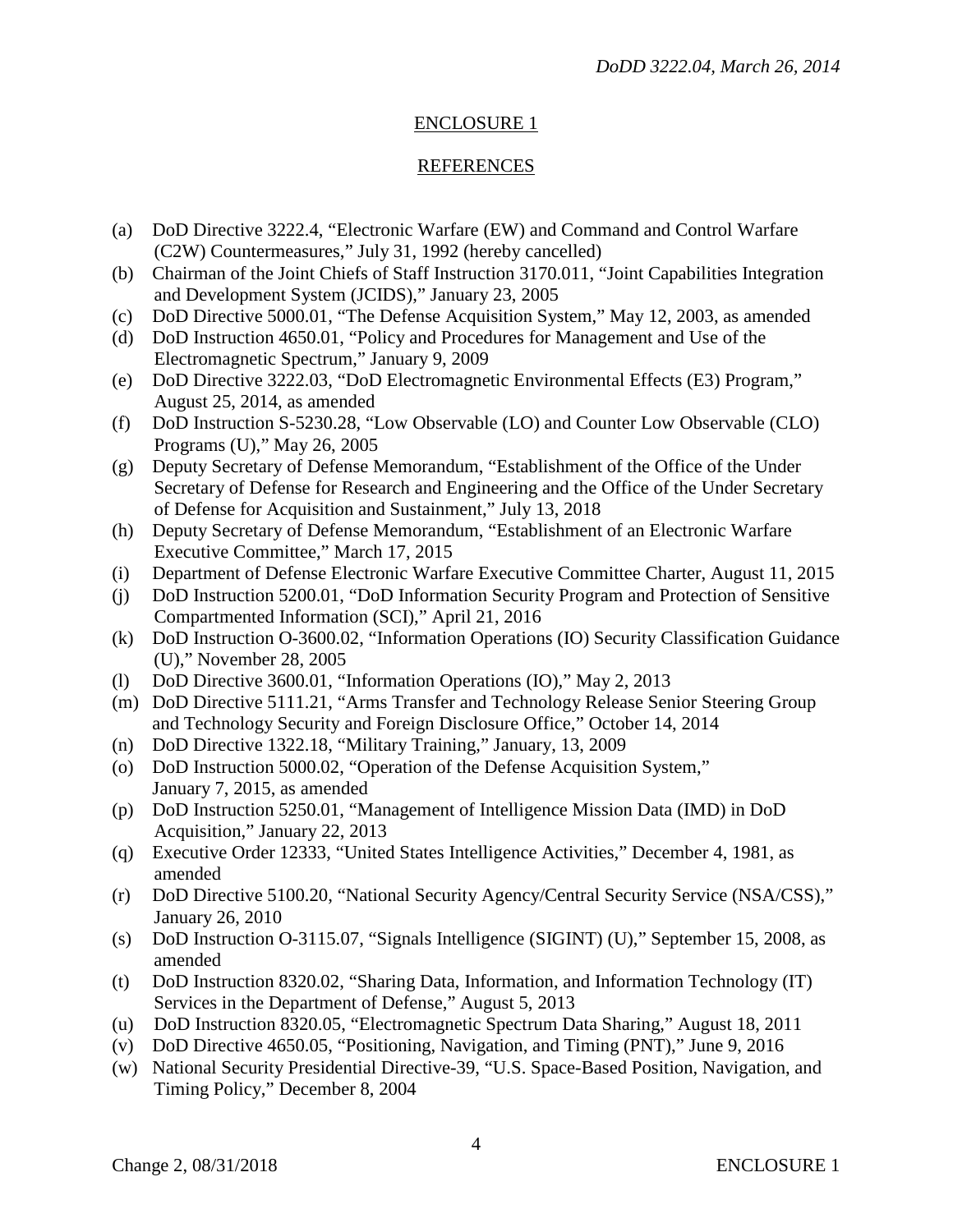- (x) Deputy Secretary of Defense Memorandum, "Navigation Warfare Implementation Guidance," November 17, 2004
- (y) Title 10, United States Code
- (z) DoD Directive 5100.01, "Functions of the Department of Defense and Its Major Components," December 21, 2010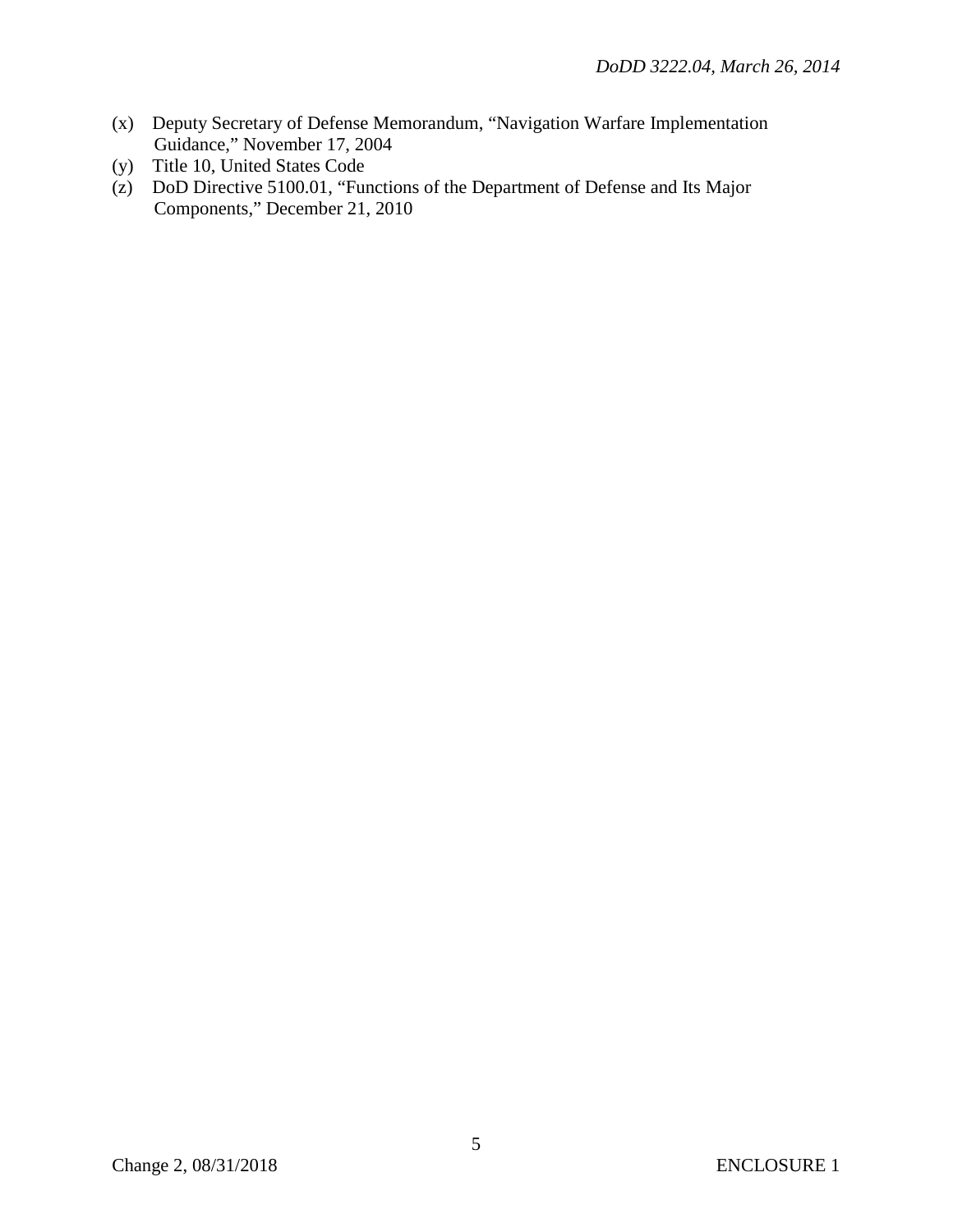### ENCLOSURE 2

#### RESPONSIBILITIES

## 1. UNDER SECRETARY OF DEFENSE FOR ACQUISITION, TECHNOLOGY, AND LOGSTICS (USD(AT&L)). The USD(AT&L):

a. Serves as the co-chair of the EW EXCOM and the principal staff assistant to the Secretary of Defense on issues relating to EW acquisition and development. The EW EXCOM was directed by the March 17, 2015 Deputy Secretary of Defense Memorandum (Reference (h)), which executes the EW EXCOM charter (Reference (i)).

b. Oversees the adequacy and sufficiency of all materiel, logistics, and facilities aspects of EW, in coordination with other appropriate OSD offices, the Office of the CJCS (OCJCS), the Military Departments, and the CCMDs.

 c. Oversees the acquisition of EW major defense acquisition programs (MDAPs) and EW capabilities of other MDAPs. Publishes plans and procedures to guide interoperability of EW systems with other SD systems to include smaller EW programs and rapid acquisition capabilities, in coordination with the DoD Chief Information Officer (DoD CIO).

 d. Serves as the focal point for EW research, development, acquisition, and investment within the DoD. Co-Chairs the EW EXCOM to:

(1) Oversee the development and implementation of the EW strategy and capabilities roadmap for orderly technology development and prioritized system acquisition. The EW EXCOM will leverage the EW Science and Technology Community of Interest.

(2) Coordinate DoD service investments in accordance with the EW Roadmap to accelerate the development and delivery of EW capabilities.

 e. Reviews EW programs for duplication and maximum multi-Service applications. When common requirements exist and acquisition efficiencies can be realized, ensure the Military Departments consider joint EW designs and acquisitions.

f. Oversees the measuring and recording of EM signatures and operating parameters for EW systems in the appropriate databases, in coordination with the DoD CIO. Oversees availability and adequacy of joint test and joint training infrastructure for developmental and operational test and evaluation of EW system capabilities. The test and joint training infrastructure includes hardware and software simulations, hybrids, anechoic chambers, emulators and open air ranges.

g. Requires the measuring and recording of EM signatures and operating parameters for all U.S. weapons systems in the appropriate databases to enable mission data programming.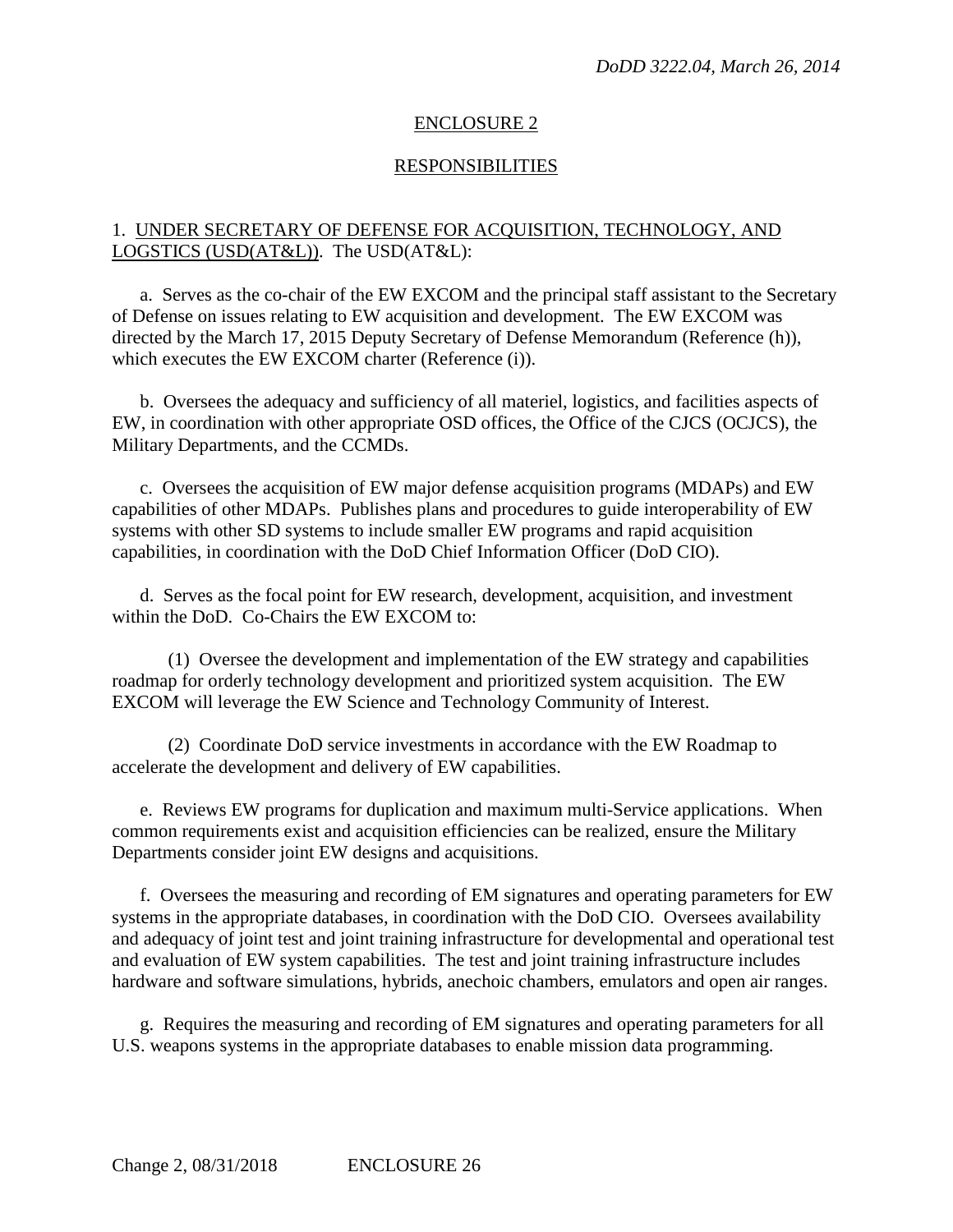h. Oversees the evaluation of EW systems for vulnerability to potential hostile EW activity, exploitation by foreign intelligence EMS sources and methods, and inadvertent friendly EMI.

i. Develops and updates DoD EW classification guidelines that conform to requirements set in DoDI 5200.01 (Reference (j)) and DoDI O-3600.02 (Reference (k)), in coordination with the Under Secretary of Defense for Intelligence (USD(I)) and the Secretaries of the Military Departments.

j. Coordinates, oversees, and assesses the efforts of the DoD Components to plan, program, and develop capabilities in support of EW requirements.

k. Publishes an annual EW investment strategy that identifies resources and investments necessary to close known capability gaps and milestones to track progress, in coordination with the Under Secretary of Defense for Policy (USD(P)), CJCS, and the Commander, United States Strategic Command (CDRUSSTRATCOM).

l. Reviews and approves quick reaction capability programs.

m. Directs consideration of EW throughout a system's or subsystem's life cycle. Ensures EW is addressed during Milestone Reviews for all acquisition programs.

n. Requires the testing of systems in operationally-representative EMS environments during development test and evaluation.

o. Directs science and technology development programs in support of EW strategies using emerging technologies and advanced warfighting concepts to maintain U.S. technological superiority. Through the EW EXCOM, in coordination with the Department's Science and Technology Executive Committee and other stakeholders, oversees development of the EW roadmap for implementation of EW capabilities.

p. Coordinates support for life cycle intelligence mission data plans (LMDP) through the conceptualization, development, testing, and employment of EW systems, in coordination with USD(I).

q. Coordinates the provision of databases and specifications of U.S. systems with the Intelligence Community (IC) when EW equipment is transferred subject to foreign military sales or exported via direct commercial sales.

r. Supports international cooperation efforts in the research, development, and acquisition of EW capabilities, and resolves issues associated with these efforts.

#### 2. USD(P)). The USD(P):

a. Incorporates and maintains EW in national security and defense policy as appropriate.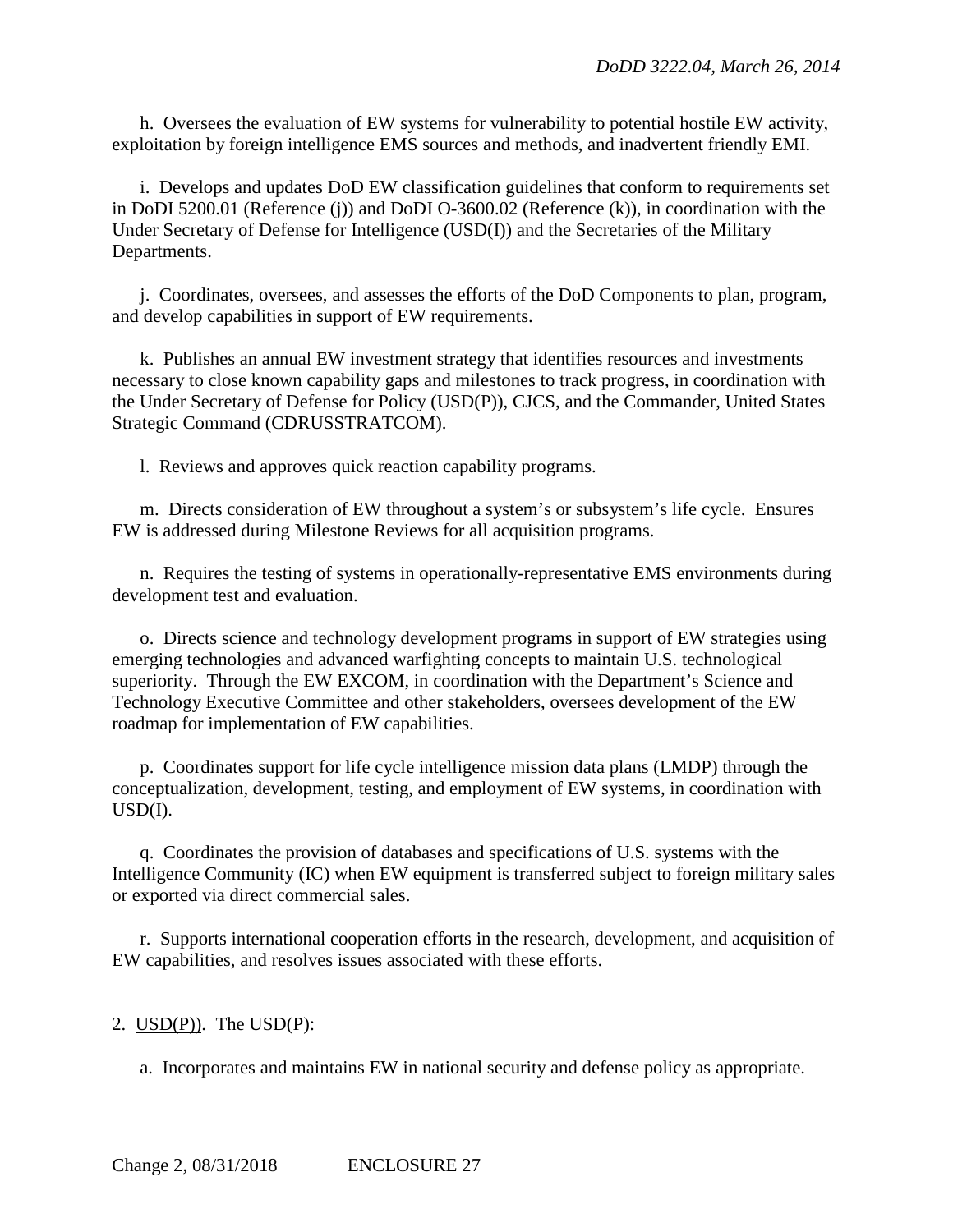b. Oversees the integration of EW into plans to achieve national security objectives, and advises on the forces necessary to implement that strategy.

c. Provides DoD with overall EW policy development, implementation, and oversight in mission areas under the cognizance of the USD(P), including international activities, homeland defense, stability operations, space, cyberspace, and special operations and low-intensity conflict missions.

d. Leads interagency and international coordination involving planning and development of EW capabilities, and conducts these activities in accordance with other applicable policies.

e. Develops policy to integrate intelligence support to EW in support of CCMD requirements, in coordination with the USD(I).

f. Provides policy guidance and oversight on roles and responsibilities for the integration of EW with cyberspace operations in coordination with the Senior Cyber Advisor and other information-related capabilities in accordance with DoDD 3600.01 (Reference (l)).

g. Issues EW information assurance certification waivers in accordance with DoDD 5111.21 (Reference (m)).

## 3. UNDER SECRETARY OF DEFENSE FOR PERSONNEL AND READINESS  $(USD(P&R))$ . The  $USD(P&R)$ :

a. Provides oversight of EW training, personnel assignments and advancements, and organization as it relates to readiness in coordination with other appropriate OSD offices, the OCJCS, the Military Departments, and the CCMDs to establish and maintain EW and EMS Control training and education in support of the EW career force.

b. Provides policy and oversight for EW training in accordance with DoDD 1322.18 (Reference (n)).

c. In collaboration with the USD(AT&L), oversees the availability and adequacy of joint training infrastructure for use by the training community.

## 4. USD(I). The USD(I):

a. Serves as the DoD lead within the IC regarding intelligence support to EW.

b. Provides oversight of the development of intelligence and collections capabilities in support of EW acquisitions, planning, and execution, including databases and analytic and intelligence support to EW capabilities, in coordination with other appropriate OSD offices, the OCJCS, the Military Departments, and the CCMDs.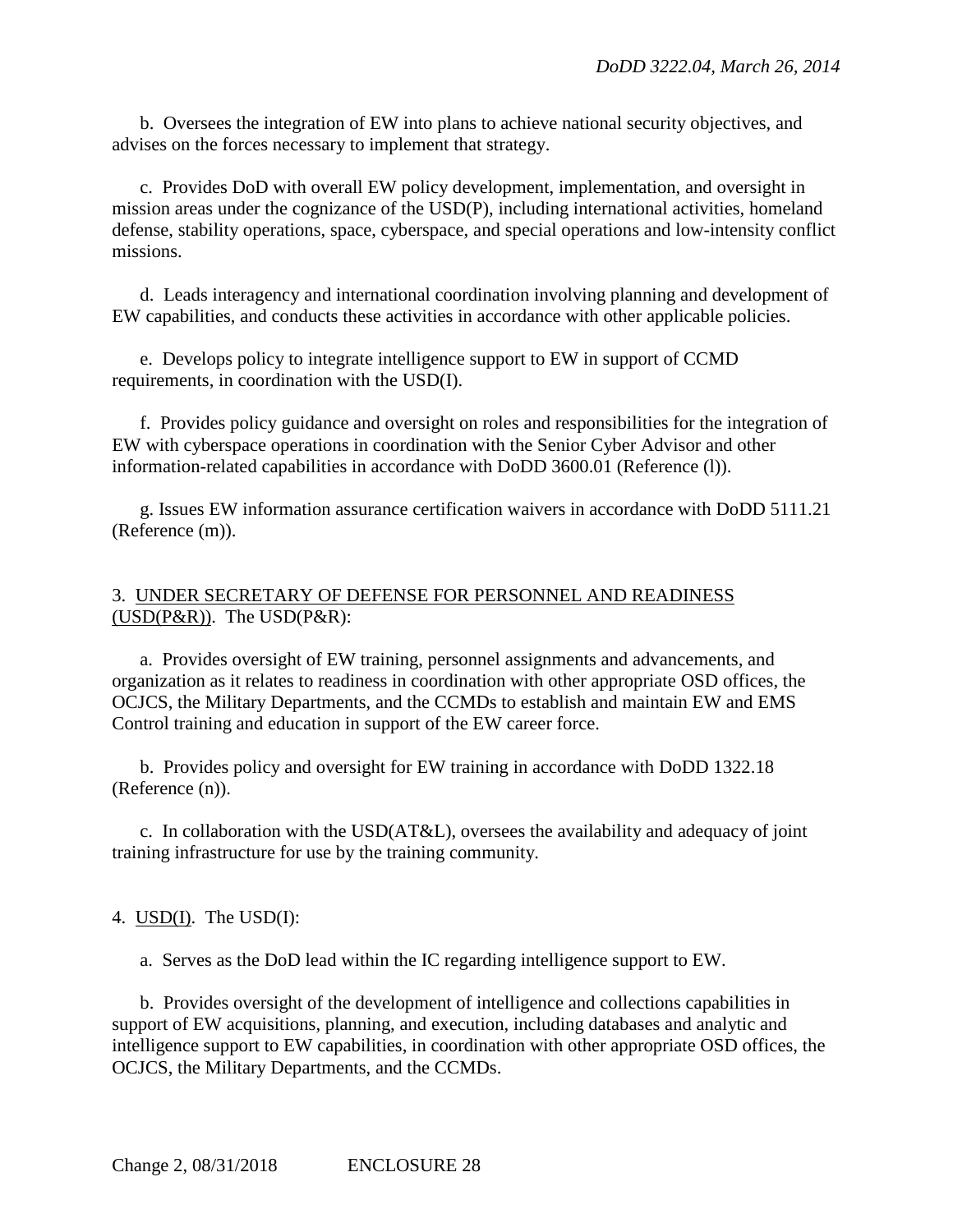c. Oversees standardization of EW data and databases to achieve maximum interoperability, discoverability, and compatibility in fulfilling common worldwide requirements in coordination with the IC, Military Departments, and OSD.

d. Assesses the performance and responsiveness of defense and military intelligence activities to support EW planning and execution.

e. Oversees the collection and production of intelligence on and exploitation of EW targets of interest to support the development of required EW capabilities.

f. Provides intelligence on and exploits EA targets of interest to support the development of required EA capabilities. Assists in the integration of national systems data into DoD platforms, systems, and architectures.

g. Oversees IC efforts supporting integration of national systems data into DoD platforms, systems, and architectures.

h. Oversees the management of the EW Integrated Reprogramming database for including primary, validated, and reprogramming data derived from analysis of observed EMS phenomena..

5. DIRECTOR, DEFENSE INTELLIGENCE AGENCY (DIA). Under the authority, direction, and control of the USD(I), the Director, DIA:

a. Validates DoD Components' EW Validated Online Lifecycle Threat (VOLT) reports for ACAT ID programs and validates threat databases and threat assessment procedures used by the DoD Components in preparing system threat assessments for Acquisition Category 1D (ACAT 1D) acquisition programs in accordance with DoDI 5000.02 (Reference (o)).

b. Provides effective intelligence support to the Intelligence Mission Data Center that approves the LMDP of EW systems and their related databases, in accordance with DoDI 5250.01 (Reference (p)).

6. DIRECTOR, NATIONAL SECURITY AGENCY/CHIEF, CENTRAL SECURITY SERVICE (DIRNSA/CHCSS). Under the authority, direction, and control of the USD(I), and in accordance with Executive Order 12333 (Reference (q)) and DoDD 5100.20 (Reference (r)), the DIRNSA/CHCSS:

a. Provides signals intelligence in support of EW capabilities development, planning, analysis, and operations.

b. May provide advisory tasking to U.S. commands in accordance with DoDI O-3115.07 (Reference (s)) and, in conjunction with DIA, the Central Intelligence Agency, and the Military Departments, provides analytical support of EW activities.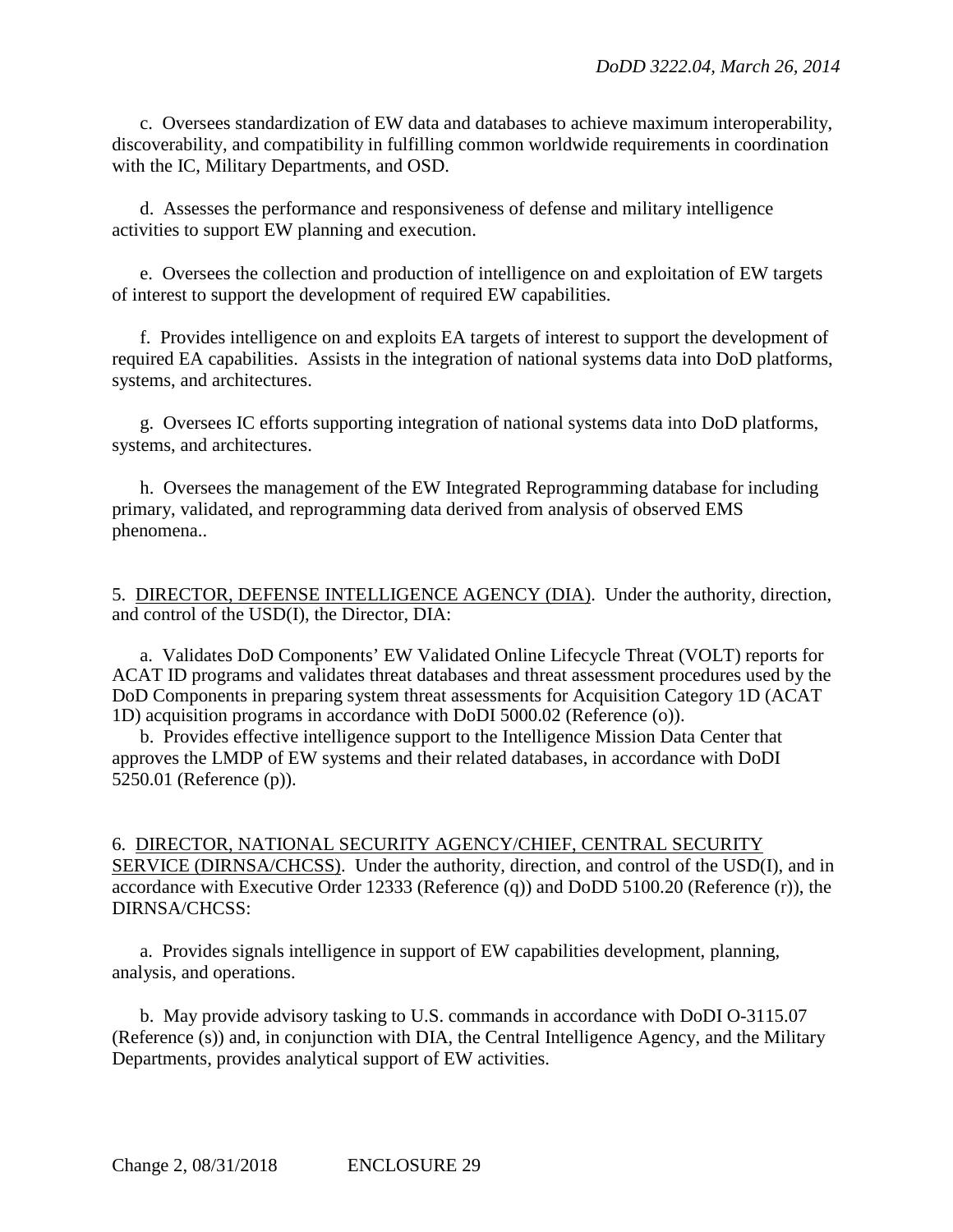7. DoD CIO. The DoD CIO:

a. Provides policy, oversight, guidance, and coordination, including coordination with other federal and industry agencies, for all DoD matters related to EMS and serves as the national and international DoD lead for management and use of the EMS and for E3 programs pursuant to References (d) and (e), to support the USD(AT&L) and USD(P) with the responsibilities assigned in sections 1 and 2 of this enclosure.

b. In coordination with USD(P&R) is the lead for policies related to the spectrum management workforce.

c. Coordinates with the USD(AT&L) to provide oversight and guidance with respect to programs designated as major defense acquisition programs and major automated information systems (MAIS) as they relate to EM battle management, databases, and architectures. Supports data standardization of databases across EW, intelligence, and communications communities of interest.

d. Provides oversight and guidance for DoD data sharing related to the EMS and EMS dependent systems, including the identification of all data required to conduct JEMSO and control the EMS, pursuant to DoDI 8320.02 (Reference (t)) and DoDI 8320.05 (Reference (u)). Oversees the establishment and maintenance of the Joint Authoritative Data Source, Joint Spectrum Data Repository, and DoD Data Community of Interest.

e. Provides policy, oversight, and guidance for the protection of DoD Position, Navigation, and Timing services and the identification of the required capabilities to detect, locate, and mitigate any interference on a global basis that adversely affects use of GPS for military operations. Pursuant to DoDD 4650.05 (Reference (v)), National Security President Directive-39 (Reference (w)), and Deputy Secretary of Defense Memorandum (Reference (x)), supports the DoD Components with the assigned responsibilities identified in this enclosure.

8. DIRECTOR, DISA. Under the authority, direction, and control of the DoD CIO, the Director, DISA:

a. Provides assistance and guidance on the business processes for the consolidation of spectrum-related data that foster the life cycle interoperability and supportability of EW systems, subsystems, and equipment, pursuant to Reference (u), to support the DoD Components with the assigned data responsibilities identified in this enclosure.

b. Provides assistance and guidance to perform required EMC analyses and studies to support:

(1) Effective use of EW systems in EMEs in accordance with References (c) and (d).

(2) The DoD Components to enable effective use of the EMS, to include spectrum management and interference resolution support to CCMDs.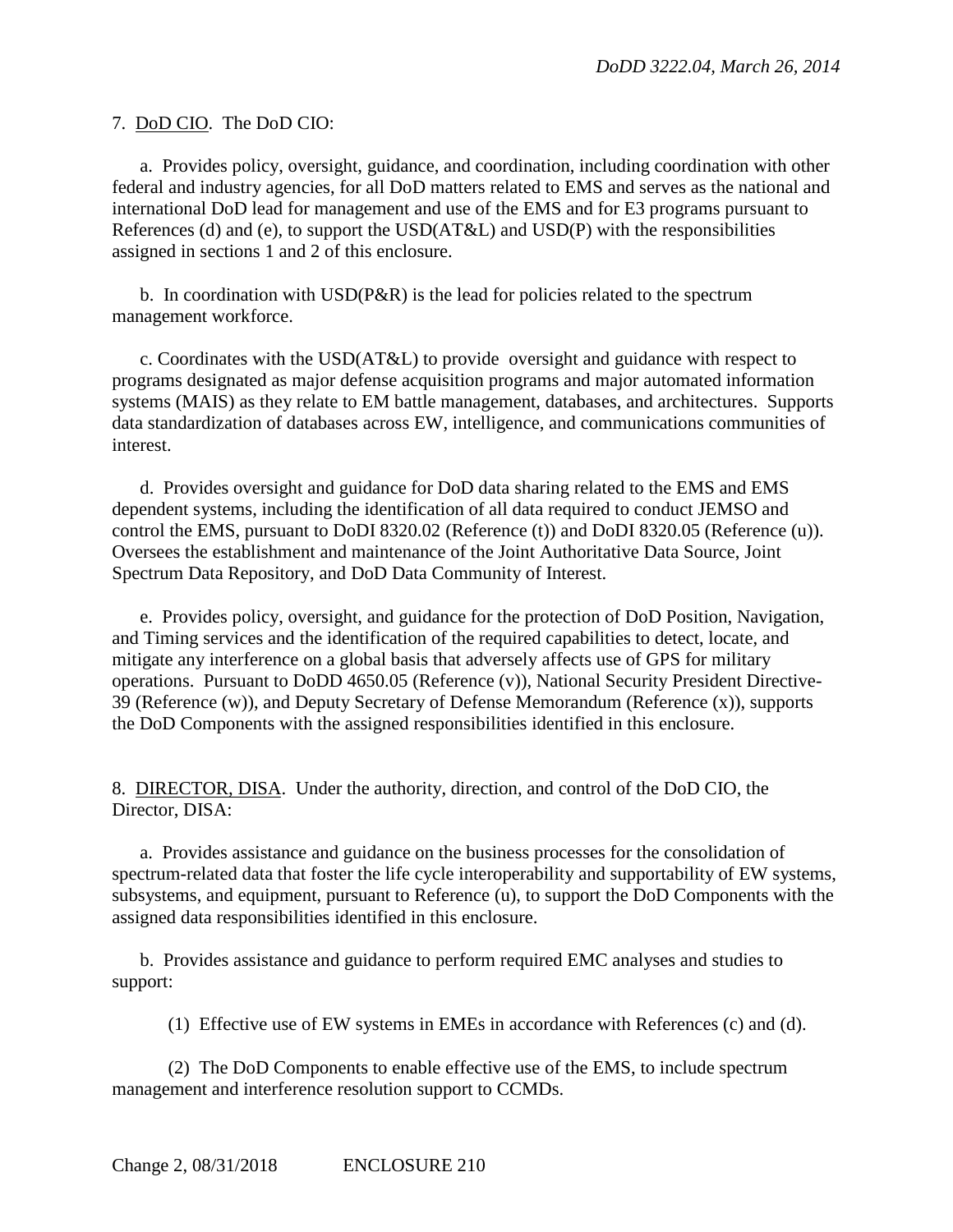9. DIRECTOR, COST ASSESSMENT AND PROGRAM EVALUATION (DCAPE). In coordination with other appropriate OSD offices, the OCJCS, the Military Departments, and the CCMDs, the DCAPE:

a. Analyzes and evaluates plans, programs, and budgets with respect to EMS dependencies within DoD programs.

b. Provides leadership in developing and promoting improved analytical tools and methods for analyzing the impacts of the EM environment on EMS-dependent systems.

10. DIRECTOR, OPERATIONAL TEST AND EVALUATION (DOT&E). In coordination with the Military Departments, U.S. Special Operations Command (USSOCOM), and the IC, the DOT&E:

a. Oversees the evaluation of EW systems for operational effectiveness and suitability.

b. Assesses the vulnerability of U.S. weapons systems to potential hostile EW activity, inadvertent friendly EMI, and exploitation by foreign intelligence sources and methods.

11. SECRETARIES OF THE MILITARY DEPARTMENTS. Within their respective responsibilities under Title 10, U.S. Code (Reference (y)), the Secretaries of the Military Departments:

a. Organize, train, and equip service personnel to satisfy DoD EW requirements.

b. Establish Military Department EW leadership with responsibilities to plan, program, direct, and manage Service EW policies, capabilities, and organizations to achieve control of the EMOE.

c. Develop Military Department EW doctrine and tactics.

d. Develop, and update as needed, Service EW Roadmaps that support the DoD EW strategy developed and coordinated by the EW EXCOM.

e. Direct that all EMS-dependent capabilities are evaluated for vulnerability to potential hostile EMS activity, exploitation by foreign intelligence sources and methods, and inadvertent friendly EMI. Identify EW deficiencies in military systems and weapon platforms that degrade normal operation, and further identify costs associated with employing backup systems or methods.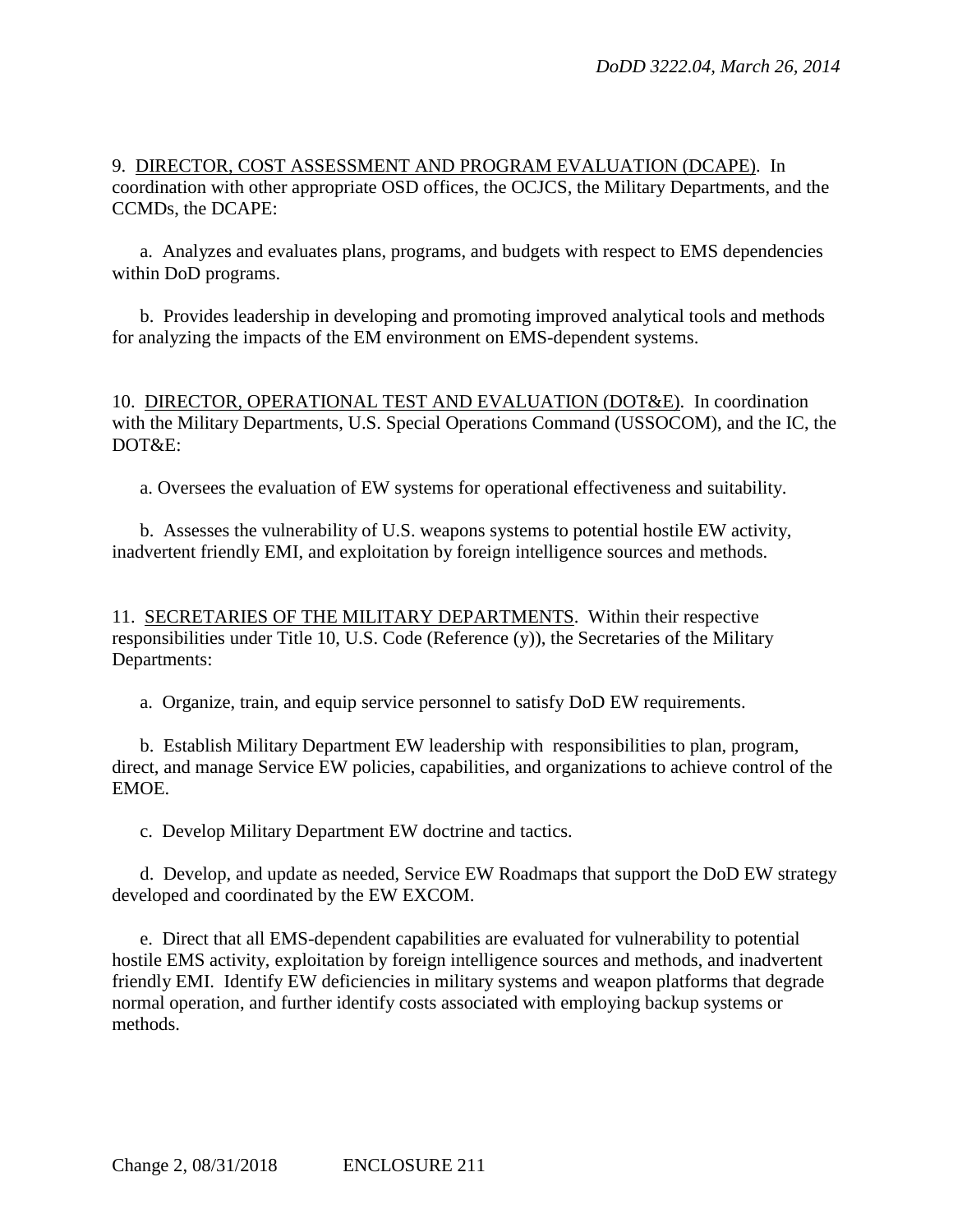f. Conduct research, development, test, and evaluation to develop EW capabilities aligned with the DoD EW Strategy. Direct that test and evaluation of EW capabilities are conducted in operationally relevant environments.

g. Direct that EW programs and databases achieve maximum standardization, interoperability, and compatibility in fulfilling common worldwide requirements, in coordination with the USD(AT&L), the Joint Staff, the USD(I), and the DoD CIO. Pursue joint program offices when common EW capabilities are identified.

h. Develop and conduct education, training, and exercises to provide for the successful planning, integration, and execution of EW in operationally*-*representative environments.

i. Support the United States Strategic Command's (USSTRATCOM's) periodic assessments of EW capabilities.

j. Ensure that EW training capability will be mission driven and be of sufficient quantity and complexity to address present and anticipated needs.

12. CJCS. The CJCS:

a. Serves as the principal military EW advisor to the President, the National Security Council, and the Secretary of Defense.

b. Ensures the National Military Strategy incorporates EW capabilities and updates the National Military Strategic Plan for EW.

c. Supports the USD(AT&L) in the development and update of the DoD EW investment strategy and the USD(P) in the development and update of the DoD EW strategy.

d. Oversees the integration and execution of EW-related activities assigned in DoDD 5100.01 (Reference (z)).

e. Validates capability-based EW requirements through the Joint Requirements Oversight Council.

f. Reviews regional military plans (operation plan and contingency plan), and monitors military operations in the geographic Combatant Commanders' areas of responsibility. Incorporates EW during the preparation of strategic plans and adequately apportions EW forces to CCMDs based on the Secretary's guidance for employment of the force. As required, constitutes and supervises response cells, crisis operating elements, and time-sensitive planning in support of JEMSO.

g. Delineates the rules of engagement and the authorities for employment of EW capabilities to DoD personnel.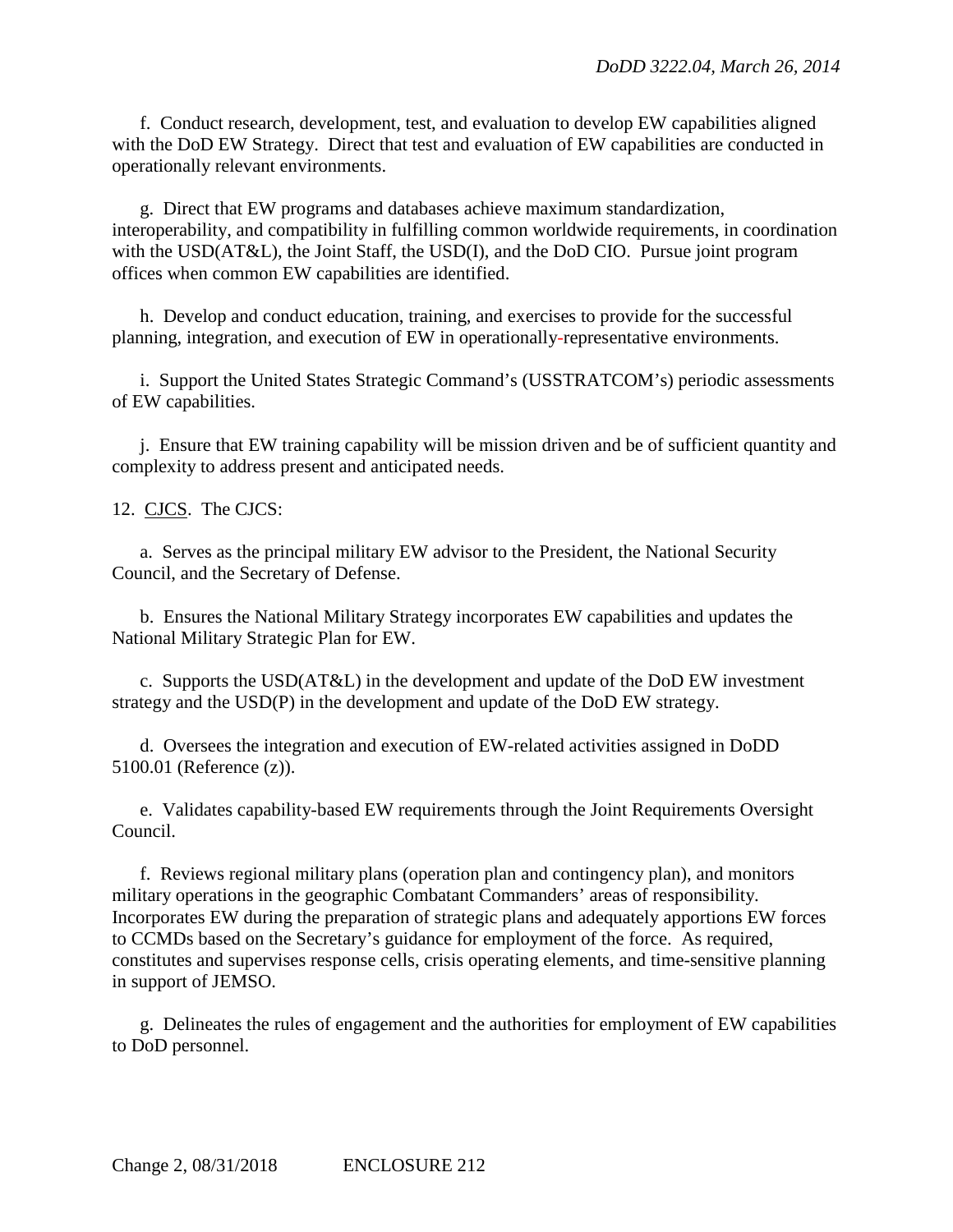h. Requires that tactics and employment are coordinated among the DoD Components and with allied nations as necessary.

i. Establishes and maintains a uniform system for evaluating the EW preparedness of each CCMD to carry out assigned missions.

j. Develops and maintains joint policies and doctrine for core, supportive, and related EW capabilities in joint operations.

k. Ensures all joint education, training, plans, and operations include, and are consistent with, EW policy, strategy, and doctrine.

l. Coordinates joint training and manning requirements for EW in coordination with the Military Departments.

m. Designates joint, Military Department, and multinational EW database and reprogramming responsibilities, and provides oversight of the joint, Service, and multinational EW database and reprogramming effort.

n. Oversees continuity of U.S. efforts in the North Atlantic Treaty Organization's Military Committee to improve allied EW capability.

o. Evaluates the capability of the unified and specified commands to operate in an operationally*-*representative EM environment, and recommends appropriate corrective action to the respective commanders and the Secretary of Defense.

13.VICE CJCS. The Vice CJCS serves as the co-chair of the EW EXCOM and, with the USD(AT&L), presents issues relating to EW acquisition and development to the Secretary of Defense, the Deputy Secretary of Defense, and the Deputy's Management Action Group.

14. COMBATANT COMMANDERS. Through the CJCS, the Combatant Commanders:

a. Integrate, plan, and execute EW when conducting campaigns across the range of military operations, and identify and prioritize EW operational requirements.

b. Support USSTRATCOM's periodic assessments of all EW capabilities.

15. CDRUSSTRATCOM. In addition to the duties in paragraph 14a of this enclosure, the CDRUSSTRATCOM advocates for joint EW capabilities to include:

a. Identifying and prioritizing required joint EW capabilities across doctrine, organization, training, materiel, leadership and education, personnel, facilities and policy in support of CCMD missions and in accordance with DoD guidance for programming and planning.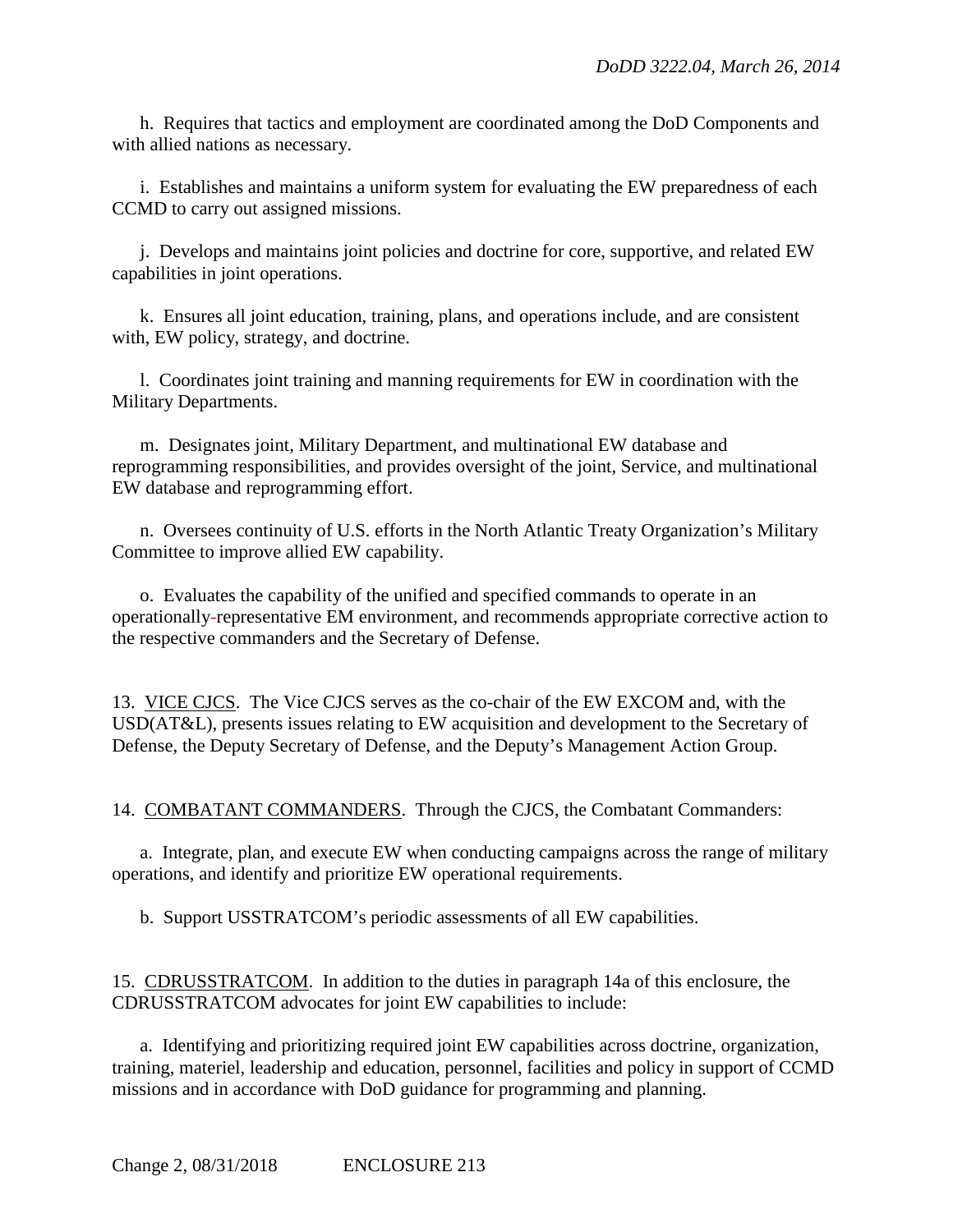b. Ensuring CCMD equities are integrated into strategic DoD goals and objectives for EW.

c. Providing contingency support of EW to other CCMDs.

d. Supporting CCMD joint training and planning related to controlling the EMS.

e. Assisting CCMDs and Military Departments' components to plan, execute, and assess JEMSO across all domains.

f. Collaborating with CCMDs and Military Departments' components in the development and evaluation of JEMSO-related tactics, techniques, and procedures in support of warfighter requirements.

g. Coordinating with CCMDs and Military Departments' components to incorporate JEMSO into joint training and exercises.

h. Providing oversight of joint EW training.

i. Sponsoring periodic joint exercises to develop, demonstrate, and assess EW capabilities and JEMSO tactics, techniques, and procedures.

j. Developing periodic assessments of DoD EW capabilities in coordination with CCMDs.

16. COMMANDER, USSOCOM (CDRUSSOCOM). In addition to the duties in section 14 of this enclosure, the CDRUSSOCOM determines and articulates EW capabilities required in special operations and supports the other Combatant Commanders through the joint employment of special operations-specific EW capabilities.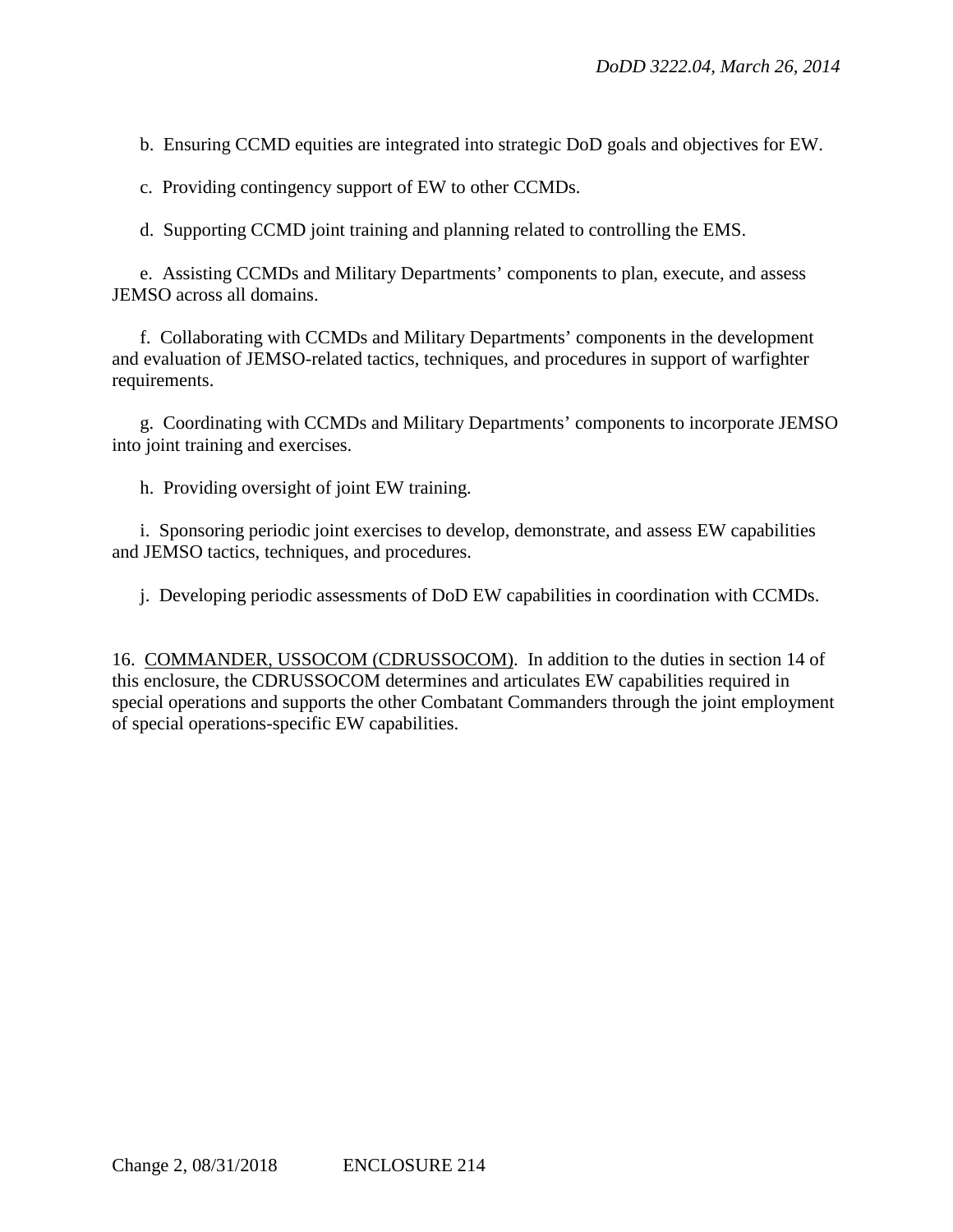# **GLOSSARY**

# PART I. ABBREVIATIONS AND ACRONYMS

| <b>ACAT 1D</b>      | Acquisition Category 1 (Defense Acquisition Executive is Decision<br>Authority) |
|---------------------|---------------------------------------------------------------------------------|
|                     |                                                                                 |
| <b>CCMD</b>         | <b>Combatant Commands</b>                                                       |
| CDRUSSOCOM          | Commander, United States Special Operations Command                             |
| CDRUSSTRATCOM       | Commander, United States Strategic Command                                      |
| <b>CJCS</b>         | Chairman of the Joint Chiefs of Staff                                           |
|                     |                                                                                 |
| <b>DCAPE</b>        | Director, Cost Assessment and Program Evaluation                                |
| <b>DIA</b>          | Defense Intelligence Agency                                                     |
| <b>DIRNSA/CHCSS</b> | Director, National Security Agency/Chief, Central Security Service              |
| DoD CIO             | DoD Chief Information Officer                                                   |
| DoDD                | DoD Directive                                                                   |
| DoDI                | DoD Instruction                                                                 |
| DOT&E               | Director, Operational Test and Evaluation                                       |
|                     |                                                                                 |
| E <sub>3</sub>      | electromagnetic environmental effects                                           |
| EA                  | electronic attack                                                               |
| <b>EMC</b>          | electromagnetic compatibility                                                   |
| <b>EME</b>          | electromagnetic environment                                                     |
| EMI                 | electromagnetic interference                                                    |
| <b>EMOE</b>         | electromagnetic operational environment                                         |
| <b>EMS</b>          | electromagnetic spectrum                                                        |
| EP                  | electronic protection                                                           |
| ES                  | electronic warfare support                                                      |
| EW                  | electronic warfare                                                              |
| <b>EW EXCOM</b>     | Electronic Warfare Executive Committee                                          |
| FY                  | fiscal year                                                                     |
| IC                  | <b>Intelligence Community</b>                                                   |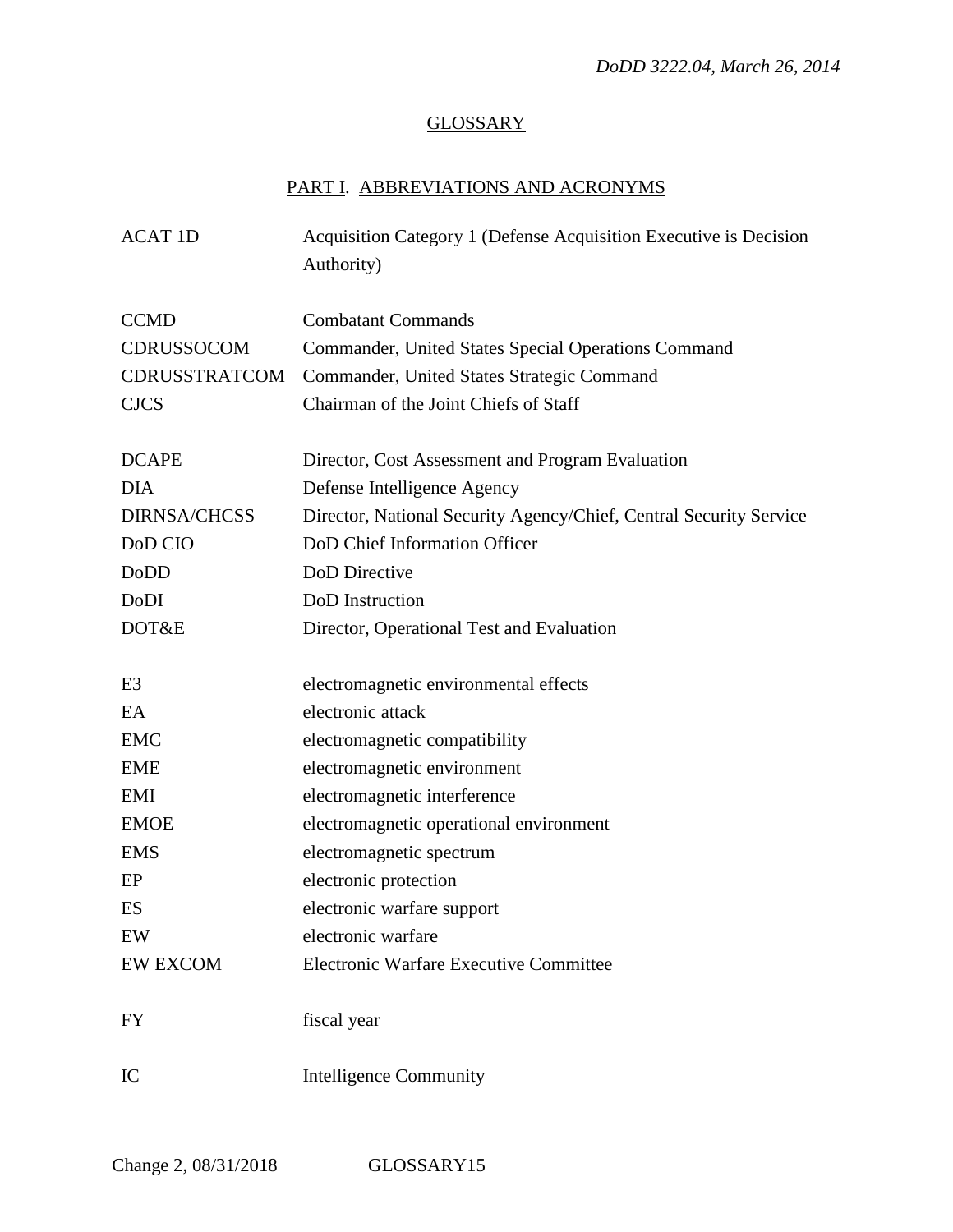| <b>JEMSO</b>      | joint electromagnetic spectrum operations                   |
|-------------------|-------------------------------------------------------------|
| <b>LMDP</b>       | life cycle intelligence mission data plans                  |
| <b>MAIS</b>       | major automated information system                          |
| <b>MDAP</b>       | major defense acquisition program                           |
| <b>NAVWAR</b>     | navigation warfare                                          |
| <b>OCJCS</b>      | Office of the Chairman of the Joint Chiefs of Staff         |
| <b>SD</b>         | spectrum dependent                                          |
| USD(AT&L)         | Under Secretary of Defense for Acquisition, Technology, and |
|                   | Logistics                                                   |
| USD(I)            | Under Secretary of Defense for Intelligence                 |
| USD(P)            | Under Secretary of Defense for Policy                       |
| $USD(P\&R)$       | Under Secretary of Defense for Personnel and Readiness      |
| <b>USSOCOM</b>    | <b>United States Special Operations Command</b>             |
| <b>USSTRATCOM</b> | <b>United States Strategic Command</b>                      |

# PART II. DEFINITIONS

Unless otherwise noted, these terms and their definitions are for the purposes of this directive.

EA. Division of EW involving the use of EM energy, directed energy, or anti-radiation weapons to attack personnel, facilities, or equipment with the intent of degrading, neutralizing, or destroying enemy combat capability.

electronic warfare support (ES). Division of EW involving actions tasked by, or under direct control of, an operational commander to search for, intercept, identify, and locate or localize sources of intentional and unintentional radiated EM energy for the purpose of immediate threat recognition, targeting, planning and conduct of future operations.

EMOE. The background EM environment and the friendly, neutral, and adversarial EM order of battle within the EM area of influence associated with a given operational area.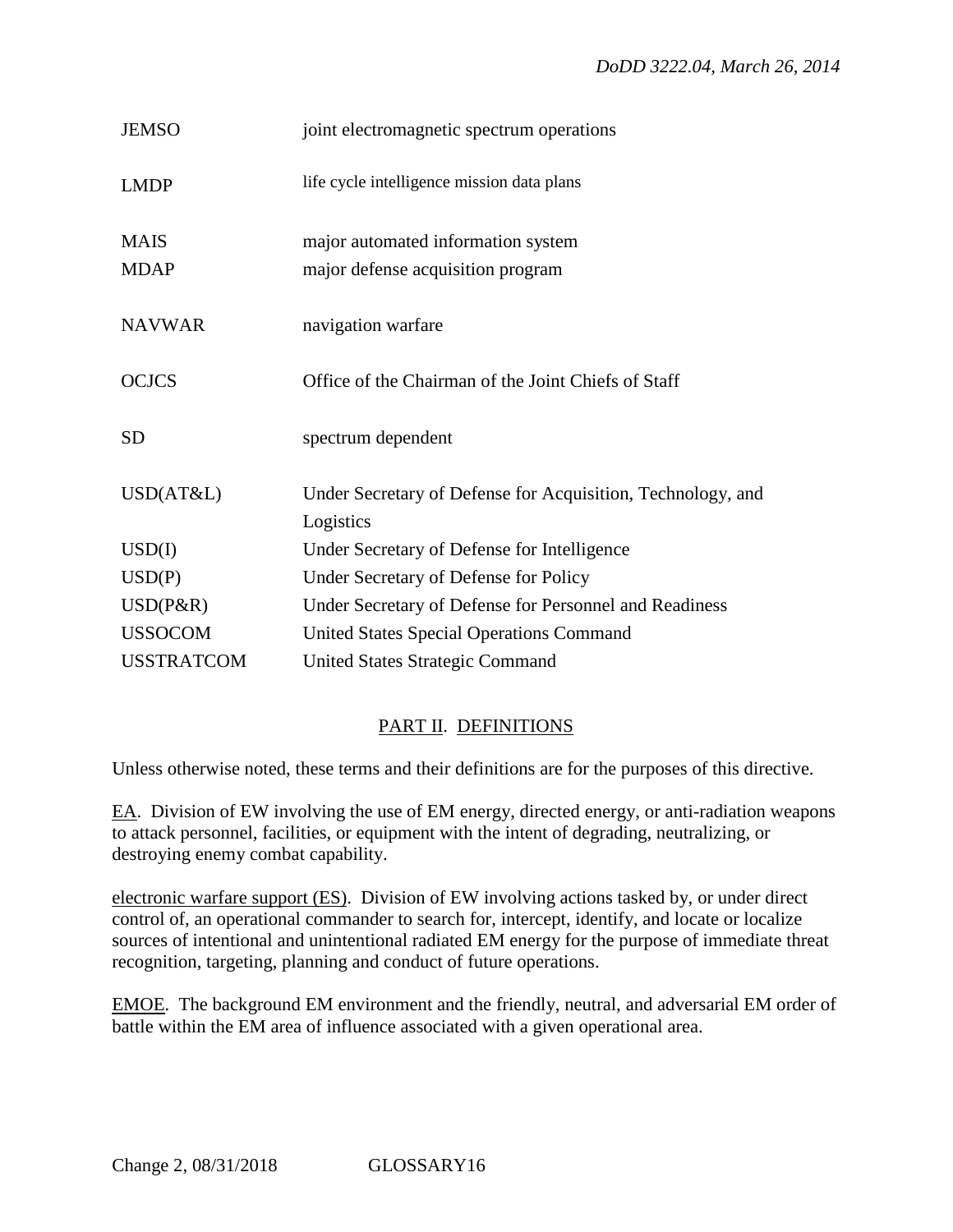EP. Division of EW involving actions taken to protect personnel, facilities, and equipment from any effects of friendly or enemy use of the EMS that degrade, neutralize, or destroy friendly combat capability.

EW. Military action involving the use of EM and directed energy to control the EMS or to attack the enemy. EW consists of three divisions: EA, EP, and ES.

horizontal security protection. Activities that ensure consistent security classification and protection are in place for similar critical program information throughout the DoD.

IC. A federation of Executive Branch agencies and organizations that work separately and together to conduct intelligence activities necessary for the conduct of foreign relations and the protection of the national security of the United States.

JEMSO. Activities consisting of EW and joint EM spectrum management operations used to exploit, attack, protect, and manage the EMOE.

MAIS. A DoD program for the acquisition of an automated information system (either as a product or a service) if:

The program is designated by the Secretary of Defense, or a designee of the Secretary, as a MAIS program; or

The dollar value of the program is estimated to exceed:

\$32,000,000 in fiscal year (FY) 2000 constant dollars for all program costs in a single FY;

\$126,000,000 in FY 2000 constant dollars for all program acquisition costs for the entire program; or

\$378,000,000 in FY 2000 constant dollars for the total life cycle costs of the program (including operation and maintenance costs).

## MDAP

A DoD acquisition program that is not a highly sensitive classified program (as determined by the Secretary of Defense) and:

That is designated by the Secretary of Defense as an MDAP; or

That is estimated by the Secretary of Defense to require an eventual total expenditure for research, development, test, and evaluation of more than \$300,000,000 (based on FY 1990 constant dollars) or an eventual total expenditure for procurement of more than \$1,800,000,000 (based on FY 1990 constant dollars).